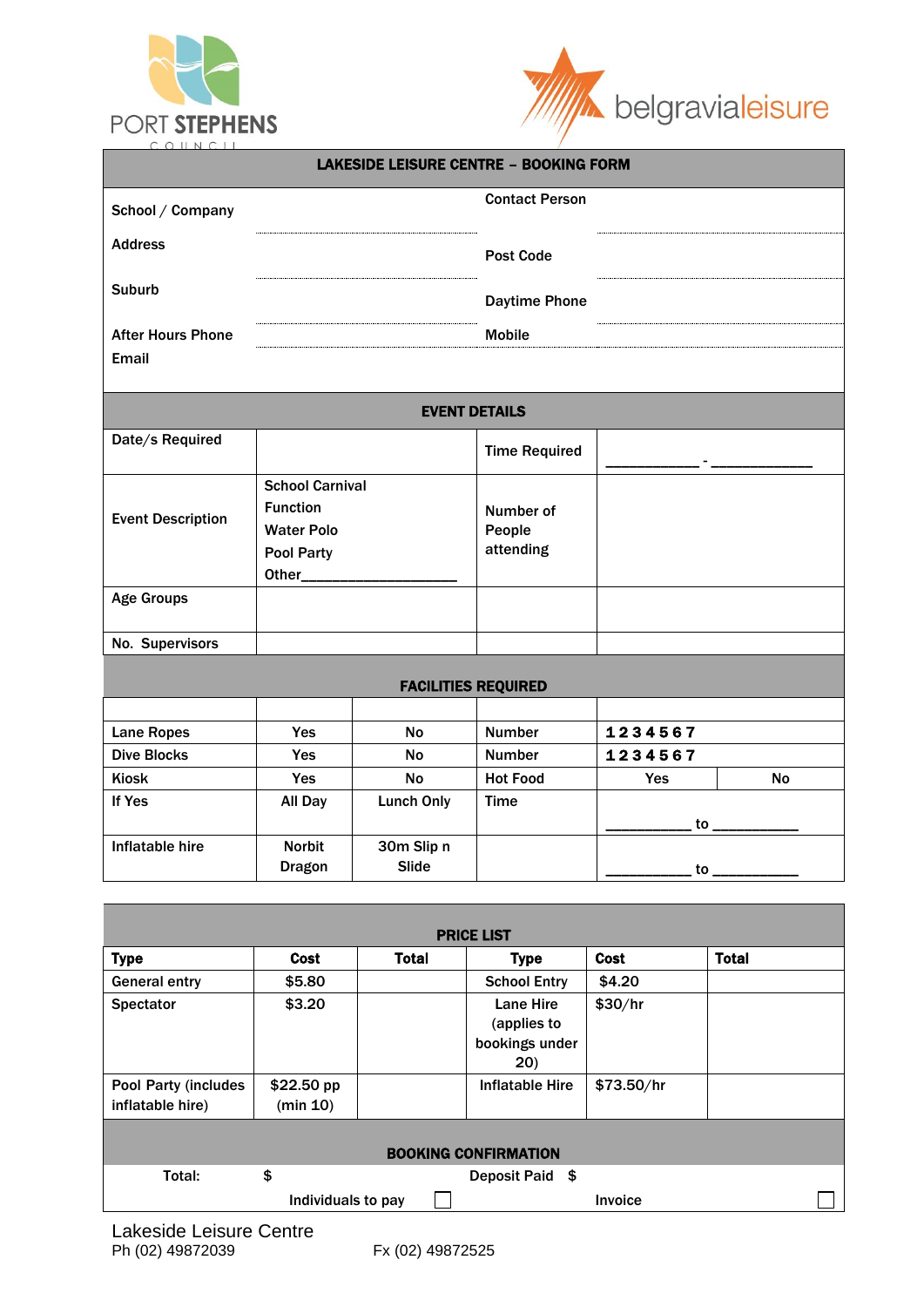



# RETURN THIS FORM TO

| <b>Lakeside Leisure:</b>  | lakesidepool@belgravialeisure.com.au |                         |  |  |  |
|---------------------------|--------------------------------------|-------------------------|--|--|--|
| <b>Office Use:</b>        |                                      |                         |  |  |  |
| <b>Booking Confirmed:</b> | Lifeguards:                          | <b>Booking Entered:</b> |  |  |  |

# Conditions of Hire

All hirers shall comply with Lakeside Leisure Centre conditions of entry and rules of behaviour. All bookings are accepted in accordance with the provided Risk Management Overview. Schools must [screen](../Desktop/Microsoft%20Office%202013/Belgravia%20Paperwork/AppData/Local/Microsoft/Windows/Temporary%20Internet%20Files/AppData/Local/Microsoft/Windows/Eurobodalla/Schools/Schools/Downloads/Suggested%20Student%20Screening.doc) all participants for swimming competency. Students must be categorized into one of the following categories:

- Non Swimmer (Cannot swim 15m)
- Partially Competent Swimmer (Cannot swim 50m)
- Competent Swimmer (Can swim beyond 50m)
- Unknown (Not known)

School activities must comply with DET (or equivalent) Guidelines for School Excursions.

Requirements of School bookings to be completed:

- Carnival Risk Assessment
- Site Induction
- **Emergency and Evacuation induction**
- All First Aid to be administered by site representative
- School carnival organizers must complete a [Carnival Risk Assessment](../Desktop/Microsoft%20Office%202013/Belgravia%20Paperwork/AppData/Local/Microsoft/Windows/Temporary%20Internet%20Files/AppData/Local/Microsoft/Windows/Eurobodalla/Schools/Schools/Downloads/Risk%20Assessment.doc) and Site induction in conjunction with Centre manager (or Lakeside Leisure representative).

In the case of Emergency and Evacuation, school representatives must follow the centers procedures and follow all reasonable directions for Emergency Wardens.

All centre facilities must be left in the same condition they are found. The hirer is responsible for cleaning of all rubbish before departing from the centre and returning all equipment to its appropriate place.

The hirer must ensure that all fixtures and fittings are not removed, defaced, or damaged in any manner by persons using the facility. The cost of repair will be the responsibility of the hirer and must be reported immediately.

No permanent decorations, fixtures or posters of any manner are to be erected in any part of the centre without the written permission of the General Manager.

The hirer named on this contract is the sole hirer and shall not at any time sublet the facility without written permission of the General Manager.

No shows or bookings cancelled within 24 hours will incur a charge at the full rate of service. Management reserves the right to change allocated lane/facility.